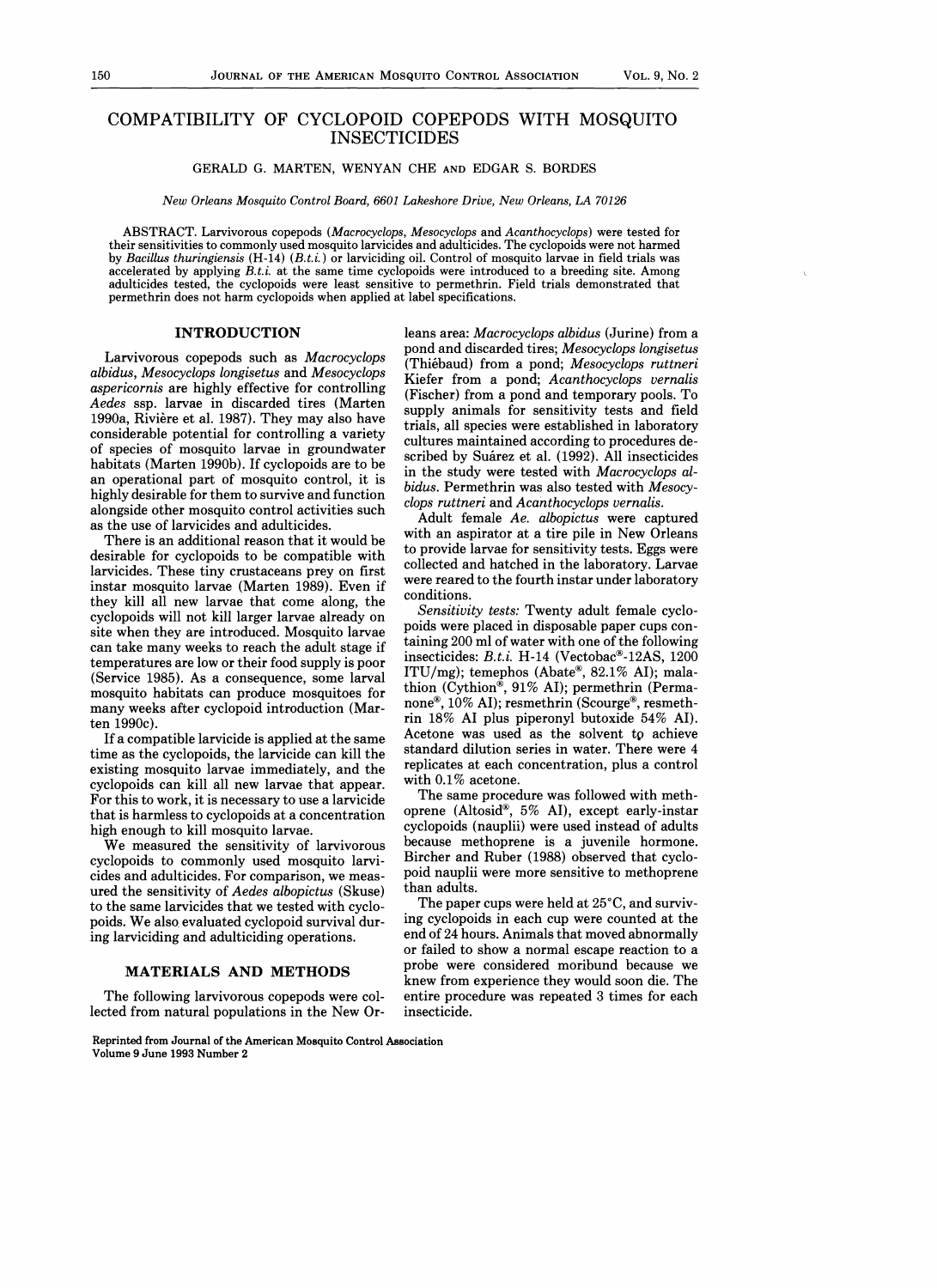$\epsilon$ 

The tests proceeded in 2 stages: 1) a broad range of 10 insecticide concentrations, and 2) a narrower range of 5 concentrations spanning the  $LD_5$ ,  $LD_{50}$  and  $LD_{95}$  suggested by the first stage. The  $LD_{5}$ ,  $LD_{50}$  and  $LD_{95}$  were estimated by fitting results from the second stage to a logistic curve using a probit analysis computer program. The  $LD<sub>5</sub>$  for cyclopoids was important because it indicated the concentration at which an insecticide started to have a negative impact on the cyclopoids.

Fourth instar *Ae. albopictus* larvae were subjected to sensitivity tests with the larvicides at the same time as the cyclopoids, following the same procedure. In the case of methoprene, first instar larvae were used for the test, and "surviving larvae" were counted as the number of adult mosquitoes that emerged within 14 days.

In addition to the 24-h sensitivity tests,  $Ma$ *crocyclops albidus* and *Mesocyclops ruttneri* were placed in glass bowls containing 500 ml of water with a range of *B.t.i.,* methoprene and permethrin concentrations to assess the effect of longterm insecticide exposure. They were observed for 6 wk to see if they completed their life cycle in a normal fashion. There were protozoa in the containers to serve as food for the cyclopoids the entire time.

Enough Golden Bear larviciding oil to cover the surface of the water was applied to a laboratory culture dish (20 cm diam) containing each species of cyclopoid in the study. The oil was also applied to a ground pool in the field that contained *Acanthocyclops vernalis,* covering the entire surface of the water with oil. Cyclopoids in the dishes and pools were examined 1 day and 1 wk after applying the larviciding oil.

*Field trials with B.t.i.:* In June 1990, 50 *Macrocyclops albidus* were introduced to each of 10 tires in a pile of several thousand tires located at a clearing in a wooded area on the outskirts of New Orleans. At the same time, 10 tires were treated with *B.t.i.* (10,000 ITU/tire), and 10 additional tires were treated with both *B.t.i.* (10,000 lTV/tire) and 50 *Macrocyclops.* The *B.t.i.* was applied at the same time the *Macrocyclops* were introduced. Tires with different treatments were randomly interspersed among one another.

The numbers of *Macrocyclops,* mosquito larvae and mosquito pupae in each tire were counted 2 days, 10 days and 30 days after the initial treatment. On each occasion, 10 untreated tires that were interspersed among the treated tires were selected at random as controls to count the numbers of mosquito larvae and pupae.

*Field trials with permethrin:* In June 1992, *Mesocyclops longisetus* was introduced to every tire in 4 piles at an abandoned motel in New Orleans. The piles were 8-10 m in diameter, they contained about 200 tires, and the tires contained large numbers of *Ae. albopictus* larvae prior to treatment. In August, permethrin (Permanone, 10% EC) was sprayed over 2 piles from a hand-held Leco® VLV unit at a rate of 3.0 ml/ sec while walking slowly across the upwind side of the pile. The duration of the spraying was 20 sec for one pile and 60 sec for the other. Fifteen tires were inspected immediately before spraying to verify that they contained *Mesocyclops longisetus.* The same tires were inspected 1 wk after spraying.

The other 2 tire piles were sprayed in early October. The same procedure was followed, except one pile was sprayed for 5 sec and the other for 10 sec, application rates that fall within Permanone label specifications (0.007 lb AI/ acre). Ten sentinel cages (cardboard cylinders 5.1 cm diam  $\times$  8.9 cm long with plastic screen at each end), each containing 25 adult *Aedes aegypti* (Linn.), were placed at random locations on each of these piles immediately before spraying. Half the sentinels were on top of tires, and the other half were inside tires. The numbers of live and dead mosquitoes in the sentinel cages were counted 1 h after spraying. The same procedure was followed with control sentinel mosquitoes, except they were placed at a pile that was not sprayed.

#### RESULTS

*Sensitivity tests of larvicides: Macrocyclops albidus* was much more sensitive to temephos than the other larvicides that were tested. The  $LD<sub>5</sub>$ , LD50 and LD95 for temephos with *Macrocyclops*  (Table 1) were almost the same as the  $LD_5$ ,  $LD_{50}$ and LD95 for temephos with *Ae. albopictus*  (Table 2).

The LD<sub>50</sub> for methoprene with *Macrocyclops* was  $130\times$  the LD<sub>50</sub> for methoprene with Ae. albopictus. The LD<sub>5</sub> for methoprene with *Macrocyclops* was more than *20x* the LD95 with *Ae. albopictus*, indicating that a dosage of methoprene sufficient to block *Ae. albopictus* pupation should kill few *Macrocyclops. Macrocyclops* was able to sustain a long-term population at methoprene concentrations up to 0.21 ppm, which is less than the LD<sub>5</sub> for *Macrocyclops* but  $13\times$  the LD95 for *Ae. albopictus. Macrocyclops* reproduction was impaired at higher concentrations.

The *B.t.i.* had no detectable toxic effect on any of the cyclopoids. They were harmed only when *B.t.i.* was so thick their movement was impaired. *Macrocyclops albidus* and *Mesocyclops ruttneri* completed their life cycles in a normal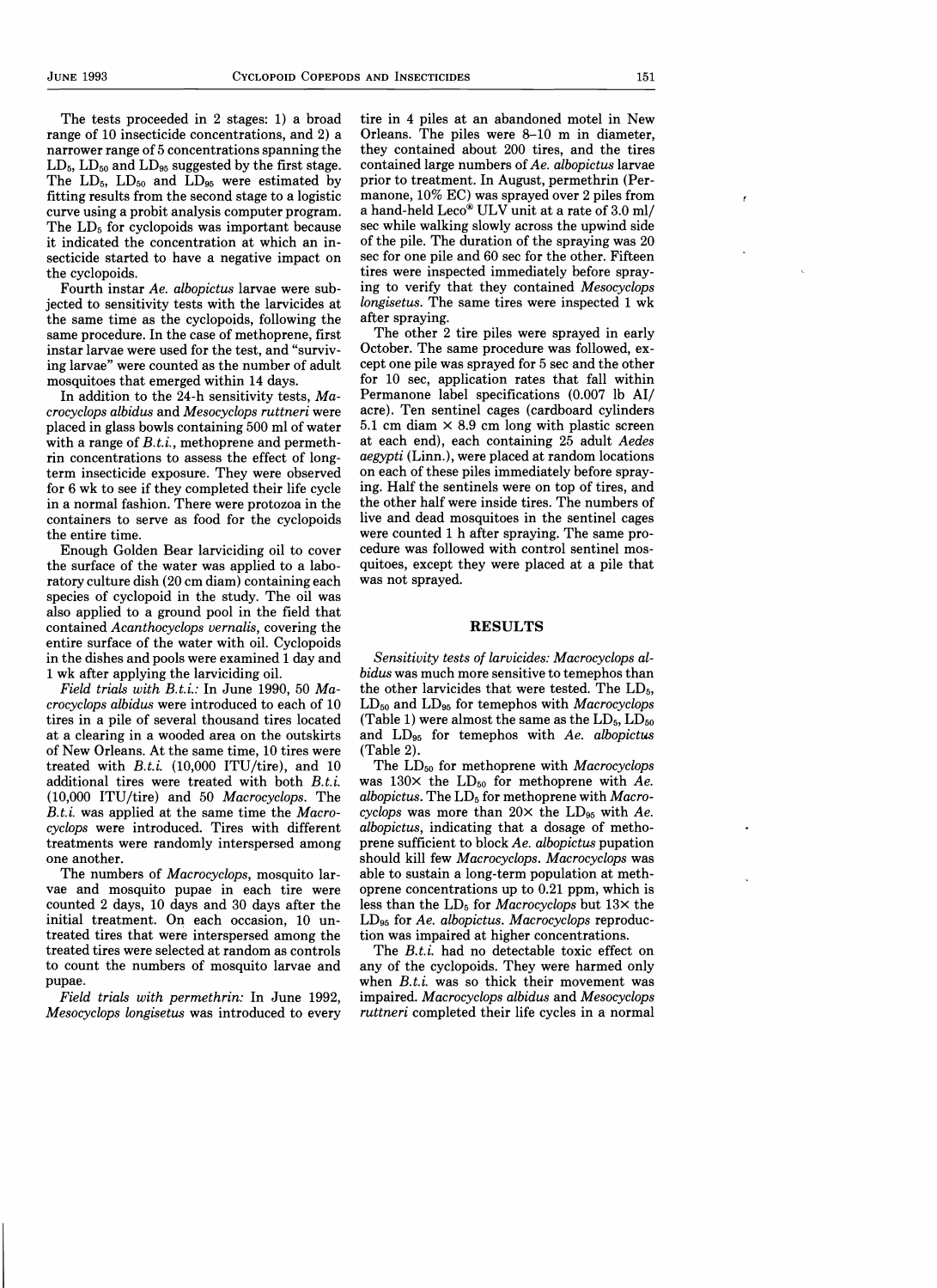|      | Insecticide             | LD <sub>5</sub>     | $LD_{50}$         | $LD_{95}$         |  |
|------|-------------------------|---------------------|-------------------|-------------------|--|
|      | Larvicides              |                     |                   |                   |  |
|      | Temephos                | 0.0059              | 0.011             | 0.020             |  |
|      |                         | $(0.0016 - 0.0085)$ | $(0.006 - 0.013)$ | $(0.016 - 0.037)$ |  |
| i të | Methoprene              | 0.34                | 0.67              | 1.35              |  |
|      |                         | $(0.28 - 0.38)$     | $(0.63 - 0.73)$   | $(1.16 - 1.72)$   |  |
|      | B.t.                    | 3.323               | 5.375             | 8.692             |  |
|      |                         | $(3, 156 - 3, 477)$ | $(5,248-5,497)$   | $(8,420 - 9,007)$ |  |
|      | Adulticides             |                     |                   |                   |  |
|      | Resmethrin <sup>b</sup> | 0.060               | 0.094             | 0.15              |  |
|      |                         | $(0.055 - 0.063)$   | $(0.091 - 0.097)$ | $(0.14 - 0.16)$   |  |
|      | Permethrin              | 0.13                | 0.29              | 0.61              |  |
|      |                         | $(0.10 - 0.16)$     | $(0.26 - 0.31)$   | $(0.53 - 0.78)$   |  |
|      | Malathion               | 0.02                | 0.76              | ND <sup>c</sup>   |  |
|      |                         | $(0.002 - 0.05)$    | $(0.38 - 2.7)$    |                   |  |

Table 1. Sensitivity of *Macrocyclops albidus* to commonly used mosquito insecticides<sup>8</sup>

8 Concentration in parts per million (except for *B.t.i.,* which is ITD/ml). 95% confidence limits are in parentheses.

**b** Resmethrin mixed with piperonyl butoxide.

<sup>c</sup> Confidence limits unacceptably large.

|  | Table 2. Sensitivity of Aedes albopictus larvae to commonly used mosquito larvicides <sup>a</sup> |  |  |  |
|--|---------------------------------------------------------------------------------------------------|--|--|--|
|--|---------------------------------------------------------------------------------------------------|--|--|--|

| Larvicide  | LD <sub>5</sub>     | $LD_{50}$           | $LD_{95}$         |  |
|------------|---------------------|---------------------|-------------------|--|
| Temephos   | 0.0077              | 0.013               | 0.023             |  |
|            | $(0.0064 - 0.0088)$ | $(0.012 - 0.014)$   | $(0.021 - 0.027)$ |  |
| Methoprene | 0.0017              | 0.0051              | 0.016             |  |
|            | $(0.0011 - 0.0022)$ | $(0.0042 - 0.0060)$ | $(0.013 - 0.020)$ |  |
| B.t.       | 0.058               | 0.12                | 0.27              |  |
|            | $(0.041 - 0.072)$   | $(0.11 - 0.14)$     | $(0.23 - 0.34)$   |  |

8 Concentration in parts per million (except for *B.t.i.,* which is ITD/ml). 95% confidence limits are in parentheses.

Table 3. Sensitivity of copepods to permethrin<sup>a</sup>

| <b>Species</b>          | LD <sub>5</sub> | $LD_{50}$       | $LD_{95}$       |
|-------------------------|-----------------|-----------------|-----------------|
| Macrocyclops albidus    | 0.13            | 0.29            | 0.61            |
|                         | $(0.10 - 0.16)$ | $(0.26 - 0.31)$ | $(0.53 - 0.78)$ |
| Acanthocyclops vernalis | 0.33            | 1.8             | 9.7             |
|                         | $(0.24 - 0.41)$ | $(1.6 - 2.0)$   | $(8.2 - 12.0)$  |
| Mesocyclops ruttneri    | 0.49            | 1.9             | 7.7             |
|                         | $(0.26 - 0.71)$ | $(1.6-2.3)$     | $(5.7-12.7)$    |

8 Concentration in parts per million (95% confidence limits in parentheses).

manner during 6 wk of observation at a *B.t.i.*  concentration of 1,200 ITU/ml, nearly  $5,000 \times$ the LD95 for *Ae. albopictus.* No deleterious effect on cyclopoids was observed in laboratory dishes or ground pools treated with larviciding oil.

*Sensitivity tests of adulticides:* Table 1 presents the LD,  $LD_{50}$  and  $LD_{95}$  for resmethrin, permethrin and malathion with *Macrocyclops albidus.* The relative sensitivity of *Macrocyclops*  to field applications of these adulticides can be roughly compared by dividing the  $LD_{50}$  for each adulticide by its maximum label application rate. A larger ratio signifies less sensitivity. The ratios were: malathion =  $0.76$  ppm/0.23 lb/acre  $= 3.3$  resmethrin  $= 0.094$  ppm/0.007 lb/acre  $=$ 

13.4 permethrin =  $0.29$  ppm/0.007 lb/acre = *41.4. Macrocyclops* is least sensitive to permethrin by this measure.

Not all species of cyclopoids had the same sensitivity to the same larvicide. The  $LD_{50}$  of permethrin for *Acanthocyclops vernalis* and *Mesocyclops ruttneri* was  $6 \times$  higher than the  $LD_{50}$ for *Macrocyclops albidus* (Table 3).

During the long-term exposure experiments with permethrin, some adult *Macrocyclops albidus* were able to survive and reproduce at a permethrin concentration of 0.38 ppm, equivalent to the LD<sub>75</sub> for *Macrocyclops*. However, because *M acrocyclops* nauplii were able to survive at only half that concentration, *Macrocy*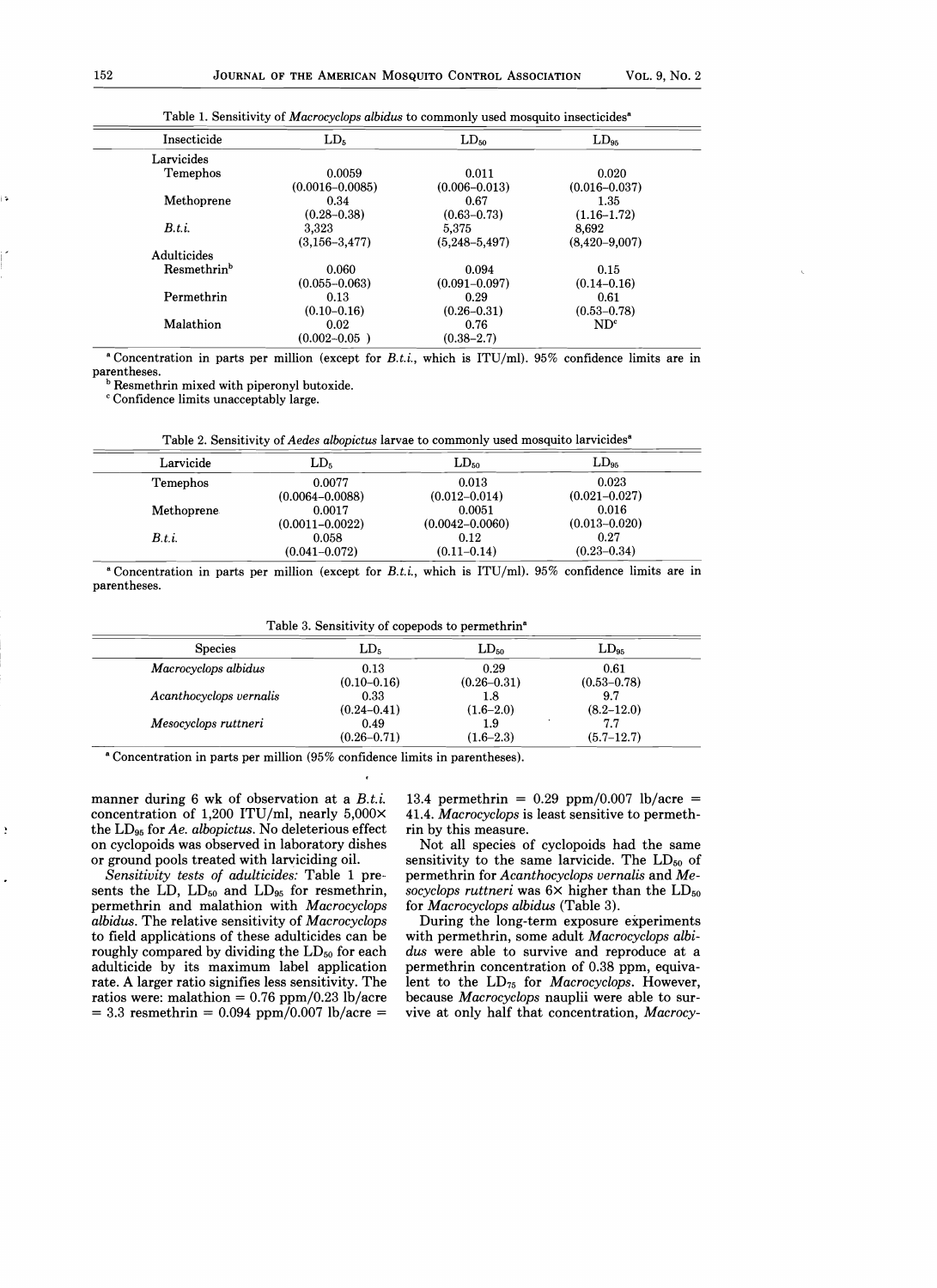*clops* was able to complete its life cycle and sustain its population only when the permethrin concentration was less than 0.19 ppm, which corresponds to its  $LD_{20}$  for permethrin. *Mesocyclops ruttneri* was able to complete its life cycle at permethrin concentrations up to 0.57 ppm, which is the LDs for *Me. ruttneri.* 

*Field trials with B.t.i.:* During the 30 days of observation, *Macrocyclops albidus* survived in all tires to which they were introduced (the *Macrocyclops* only treatment, as well as *Macrocyclops*  combined with *B.t.i.).* There were substantial numbers of *Ae. albopictus* larvae in the control tires throughout the period of observation (Table 4).

More than 99% of the larvae in tires treated with *B.t.i.* were dead when the tires were examined 2 days after treatment, whether the tires contained *Macrocyclops* or not (Table 4). However, larvae were back within 10 days in tires treated only with *B.t.i.* (i.e., without *Macrocyclops).* By 30 days, the average number of larvae in tires treated only with B.t.i. was not significantly different from untreated controls (Table 4).

In tires treated only with *Macrocyclops,* there was a gradual reduction in *Ae. albopictus* larvae over a period of several weeks after the *Macrocyclops* introduction. The larvae eventually disappeared almost entirely from these tires, but it took more than a month in some.

Within 2 days after treatment, the larvae disappeared almost entirely from tires treated with both *B.t.i.* and *Macrocyclops.* Very few larvae were ever found in these tires during the entire period of observation (Table 4).

*Field trials with permethrin:* Nearly all sentinel mosquitoes were dead within an hour after the tire pile was sprayed for 5 sec (Table 5). All sentinel mosquitoes were killed at the pile sprayed for 10 seconds. No adverse effect was observed on *Mesocyclops longisetus* populations in the tires.

At the pile sprayed for 20 sec (several times the label rate), *Mesocyclops longisetus* was seriously reduced in 20% of the tires and unaffected in the rest of the tires. When water from the

| Table 4. Number of <i>Aedes albopictus</i> larvae in tires |  |
|------------------------------------------------------------|--|
| treated with Macrocyclops albidus and B.t.i. <sup>a</sup>  |  |

|                         | Time after treatment |                 |
|-------------------------|----------------------|-----------------|
| Treatment               | 2 days               | 30 days         |
| $B.t.i.$ only           | $0.2 \pm 0.2$        | $34.1 + 19.4$   |
| Macrocyclops only       | $30.4 \pm 11.0$      | $2.5 \pm 2.1$   |
| $B.t.i. + Macrocvclops$ | $0.1 \pm 0.1$        | $0.1 \pm 0.1$   |
| Controls                | $59.8 \pm 21.4$      | $41.0 \pm 11.7$ |

 $^{\circ}$  Mean number per tire  $\pm$  SE.

Table 5. Mortality of *Mesocyclops longisetus*  populations and sentinel *Aedes aegypti* at tire piles sprayed with permethrin

| Permethrin<br>application |                       | Mesocyclops            | Ae. aegypti |
|---------------------------|-----------------------|------------------------|-------------|
| Duration <sup>a</sup>     | Quantity <sup>b</sup> | mortality <sup>c</sup> | mortality   |
| Uq                        |                       |                        | $0\%$       |
| 5                         | 15                    | 0%                     | 98%         |
| 10                        | 30                    | $0\%$                  | 100%        |
| 20                        | 60                    | 20%                    | ND          |
| 60                        | 180                   | 65%                    | ND          |

Number of seconds.

bTotal quantity (ml) of Permanone (10% EC) sprayed at each tire pile.

<sup>c</sup> Percentage of tires in which the *Mesocyclops longisetus* population disappeared or was noticeably reduced.

<sup>d</sup> Control.

tires was taken to the laboratory to culture the *Mesocyclops*, the cyclopoids reproduced normally in water from tires whose *Mesocyclops*  populations were unaffected by the spraying. The cyclopoids survived but failed to reproduce in water from tires where the population was reduced by spraying.

At the tire pile sprayed for 60 sec, the *Mesocyclops longisetus* populations disappeared from 65% of the inspected tires after spraying. When *Me. longisetus* was cultured in water from tires where it disappeared after spraying, all cyclopoids died in the water from some of the tires and they survived in the water from other tires. When they survived, reproduction varied from poor to normal depending on the tire.

#### **DISCUSSION**

*Bacillus thuringiensis* var. *israelensis* and larviciding oil are clearly the most appropriate larvicides to use with cyclopoids. Riviere et al. (1987) noted the compatibility of *B.t.i.* with *Mesocyclops aspericornis.* The New Orleans Mosquito Control Board routinely applies *B.t.i.* when treating tires or groundwater habitats with cyclopoids. This procedure provides immediate and long-term control of larvae belonging to species for which cyclopoids are effective (Marten 1990b).

The relatively low sensitivity of cyclopoids to methoprene suggests that methoprene is probably compatible with cyclopoids as long as it is not applied above the label rate. Temephos is highly toxic to cyclopoids and completely incompatible. In fact, temephos is used as a control agent for cyclopoids in areas where they are alternate hosts for guinea worm (CDC/WHO 1989, Muller 1992).